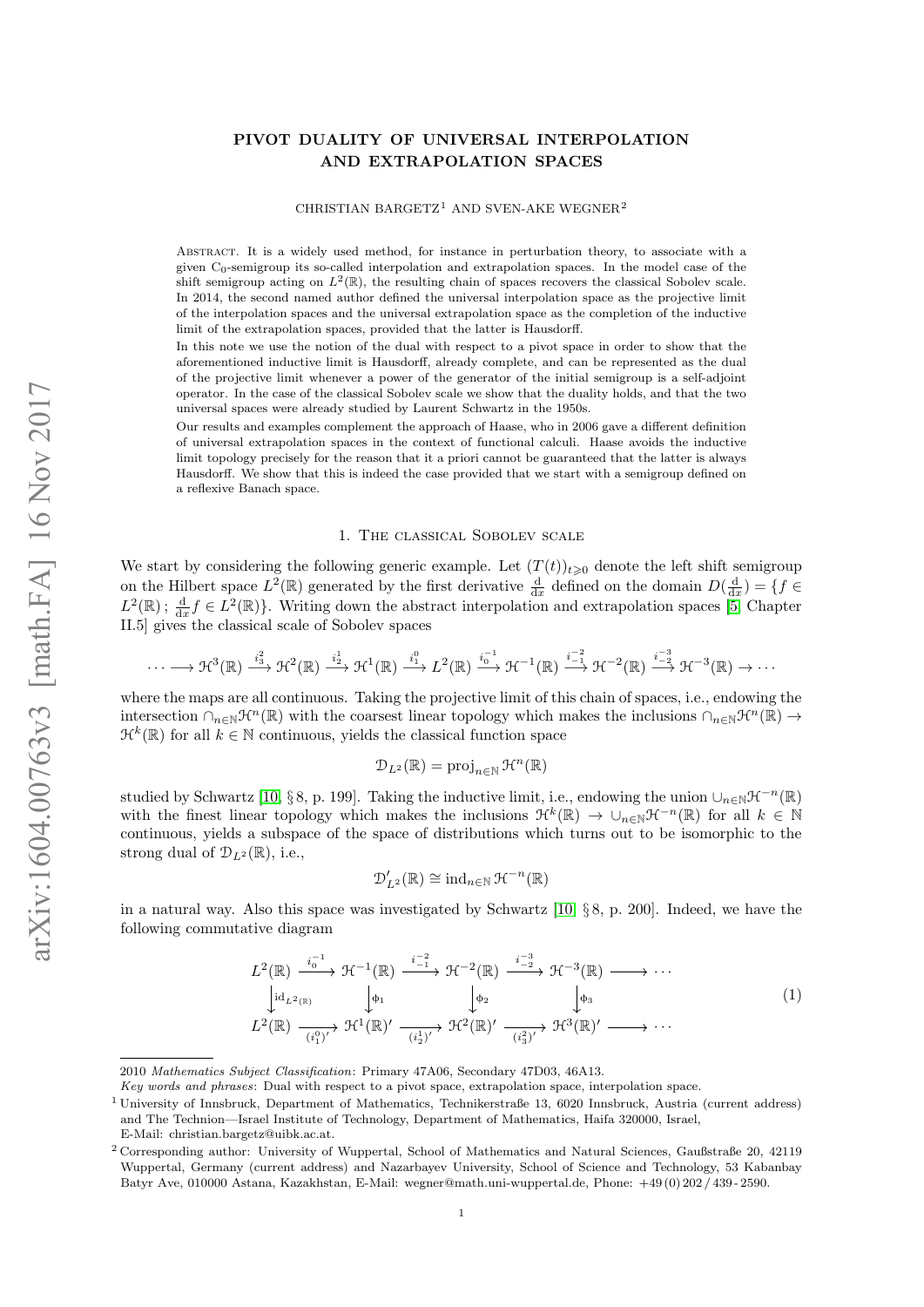where the maps  $\phi_n$  for  $n \in \mathbb{N}$  are isomorphisms. Our first aim is to see that the corresponding inductive limits are isomorphic. We emphasize that this is not trivial just by having "step-wise" isomorphisms. limits are isomorphic. We emphasize that this is not trivial just by having "step-wise" isomorphisms. Indeed, we have for instance  $\mathcal{H}^{-n}(\mathbb{R}) \cong L^2(\mathbb{R})$  for each  $n \in \mathbb{N}$  but  $L^2(\mathbb{R}) \ncong \cup_{n \in \mathbb{N}} \mathcal{H}^{-n}(\mathbb{R})$ , which shows that we have to be extremely careful when we "identify" isomorphic spaces. shows that we have to be extremely careful when we "identify" isomorphic spaces.

The suitable notion to address our first aim is that of *equivalent inductive sequences*. Each row in the diagram [\(1\)](#page-0-0) is a so-called inductive sequence, i.e., a sequence  $(X_n, i_n^{n+1})_{n \in \mathbb{N}}$  of Banach spaces  $X_n$  and linear and continuous maps  $i_n^{n+1}$ :  $X_n \to X_{n+1}$  for  $n \in \mathbb{N}$ . Two such inductive sequences  $(X_n, i_n^{n+1})_{n \in \mathbb{N}}$  and  $(Y_n, j_n^{n+1})_{n \in \mathbb{N}}$  are said to be equivalent, if there are increasing sequences  $(k(n))_{n \in \mathbb{N}}$ and  $(\ell(n))_{n\in\mathbb{N}}$  of natural numbers with  $n \leq \ell(n) \leq k(n) \leq \ell(n + 1)$  and linear and continuous maps  $\alpha_n: Y_{\ell(n)} \to X_{k(n)}, \beta_n: X_{k(n)} \to Y_{\ell(n+1)}$  such that the diagram (1) is a so-called inductive sequence, i.e., a sequence  $(X_n, i_n^{n+1})_{n \in \mathbb{N}}$  of Banach spaces  $X_n$  and linear and continuous maps  $i_n^{n+1}$ :  $X_n \to X_{n+1}$  for  $n \in \mathbb{N}$ . Two such inductive sequences  $(X_n, i_n^{n+1})_{n\in\mathbb{N}}$  and  $(Y_n, j_n^{n+1})_{n\in\mathbb{N}}$  are said to be equivalent, if there are increasing sequences  $(k(n))_{n\in\mathbb{N}}$ 



commutes. By a matter of fact, two equivalent inductive sequences have isomorphic inductive limits. commutes. As a matter of fact, two equivalent inductive sequences have isomorphic inductive limits. We now see that the two inductive sequences in (1) are equivalent and we thus get that We now see that the two inductive sequences in [\(1\)](#page-0-0) are equivalent and we thus get that

$$
\operatorname{ind}_{n\in\mathbb{N}}\mathfrak{H}^{-n}(\mathbb{R})\cong \operatorname{ind}_{n\in\mathbb{N}}\mathfrak{H}^{n}(\mathbb{R})'
$$

holds. Now we would like to conclude that the dual of a projective limit (=intersection) is equal to the inductive limit (=union) of the duals of the spaces in the sequence. This is indeed true but requires an open mapping theorem for topological vector spaces. Note that the important conclusion of the following argument is that we finally get the isomorphism [\(2\)](#page-1-0) below. We observe that  $\mathcal{D}_{L^2}(\mathbb{R})$  is a reflexive Fréchet space by Jarchow  $[8,$  Proposition 11.5.5 and Corollary 11.4.3] and thus distinguished by [\[8,](#page-8-1) Remark after 13.4.5 on p. 280]. Then by [8, Corollary 13.4.4] it follows that  $\mathcal{D}'_{L^2}(\mathbb{R})$  is ultrabornological. As  $\mathcal{H}^{-n}(\mathbb{R}) \subseteq \mathcal{H}^{-(n+1)}(\mathbb{R})$  is dense for all  $n \in \mathbb{N}$ , we have that the corresponding sequence is reduced and [8, Proposition 8.8.7] implies that there is a natural isomorphism sequence is reduced and [\[8,](#page-8-1) Proposition 8.8.7] implies that there is a natural isomorphism

<span id="page-1-0"></span>
$$
\operatorname{ind}_{n\in\mathbb{N}}\mathcal{H}^n(\mathbb{R})' \stackrel{\varphi}{\longrightarrow} (\operatorname{proj}_{n\in\mathbb{N}}\mathcal{H}^n(\mathbb{R}))'_b = \mathcal{D}'_{L^2}(\mathbb{R})
$$
\n(2)

of linear spaces. As  $\varphi_{\mathcal{H}^n(\mathbb{R})'}$ .  $\varphi(\mathbb{R}) \to (\text{proj}_{n \in \mathbb{N}})$  is continuous, it follows that  $\varphi$  is continu-<br>ous and hence an isomorphism by the open mapping theorem [\[8,](#page-8-1) Theorem 5.5.2] as its domain is—as  $\sim$  0.10 anomorphism by the open mapping theorem [8, Theorem 5.0.2] as its domain is—as in mapping theorem  $\sim$  0.5.2] as  $\sim$  1.12 as its order  $\sim$  1.12 as its domain is—as in mapping  $\sim$  0.14.15 as its domain is—as i an LB-space—in particular webbed [8, Corollary 5.3.3] and its codomain is ultrabornological. an LB-space—in particular webbed [\[8,](#page-8-1) Corollary 5.3.3] and its codomain is ultrabornological. of linear spaces. As  $\varphi|_{\mathcal{H}^n(\mathbb{R})'} : \mathcal{H}^n(\mathbb{R})' \to (\text{proj}_{n \in \mathbb{N}} \mathcal{H}^n(\mathbb{R}))'_b$  is continuous, it follows that  $\varphi$  is continu-

We point out again, that the crucial fact for the above arguments is not just the existence of isomorphisms  $\phi_n$ . In the current example this indeed might appear to be trivial by a well-known characterization of the Sobolev spaces, e.g., that  $\mathcal{H}^{-n}(\mathbb{R})$  can be identified with the dual of  $\mathcal{H}^{n}(\mathbb{R})$ . However, exactly these identifications have to be compatible with the maps in the inductive sequences in order to induce an equivalence of the latter. Below, in Definition [2,](#page-2-0) we employ a generalization of notion of the "dual with respect to a pivot space", see Tucsnak, Weiss [11, Chapter 2.10], in order the notion of the "dual with respect to a pivot space", see Tucsnak, Weiss [\[11,](#page-8-2) Chapter 2.10], in order to construct families of isomorphisms that are compatible with the linking maps of the corresponding inductive sequences. The gap that we left in the example above will be closed by Corollary [9.](#page-7-1)

In the notation established by the second-named author in [\[13\]](#page-8-3), the space proj<sub>n∈N</sub>  $\mathcal{H}^n(\mathbb{R})$  is the notation established with the shift estimation on  $L^2(\mathbb{R})$ . Association to the latter universal interpolation space associated with the shift semigroup on  $L^2(\mathbb{R})$ . According to the latter article, the universal extrapolation space is defined to be the completion of  $\text{ind}_{n\in\mathbb{N}}\mathcal{H}^{-n}(\mathbb{R})$ . By the representation above and as the strong dual of a Fréchet space is complete, see e.g. Meise, Vogt [\[9,](#page-8-4) p. 296], we see however that the inductive limit is already complete and thus forming the completion p. 296], we see however that the inductive limit is already complete and thus forming the completion is dispensable. is dispensable.

Haase  $[6, p. 143ff]$  $[6, p. 143ff]$  and  $[7, p. 221ff]$  $[7, p. 221ff]$  proposed a different notion of universal extrapolation space: In the situation of our example, his extrapolation space is the union  $U = \bigcup_{n\in\mathbb{N}} \mathcal{H}^{-n}(\mathbb{R})$  in which a net  $(x_\alpha)_{\alpha \in \mathcal{A}} \subseteq U$  converges by definition to  $x \in U$  if

$$
\exists n \in \mathbb{N}, \, \alpha_0 \in \mathcal{A} \,\forall \, \alpha \geqslant \alpha_0 \colon x, \, x_\alpha \in \mathcal{H}^{-n}(\mathbb{R}) \, \text{ and } \, x_\alpha \to x \, \text{ in } \, \mathcal{H}^{-n}(\mathbb{R})
$$

holds. Haase [\[7,](#page-8-5) Remark 8.1.2] motivates his definition by the fact that the inductive topology even in the case of a countable sequence of Banach spaces needs not to be Hausdorff.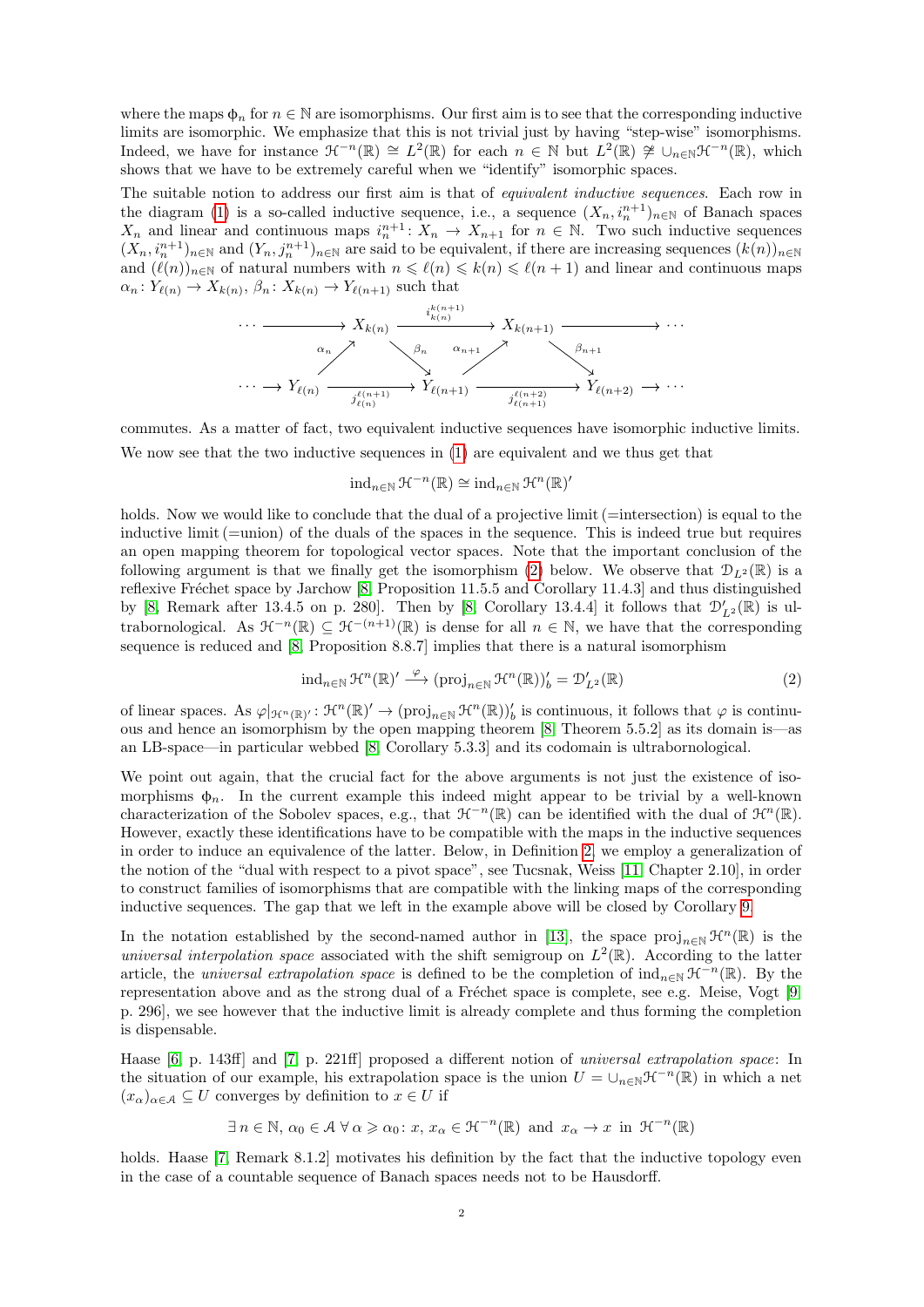In [\[13\]](#page-8-3) several sequence space cases were studied in which the inductive limit of the extrapolation spaces turned out to be Hausdorff and to be complete. In this note we go one better and provide a general theorem that establishes that the inductive limit is Hausdorff and even complete whenever our initial Banach space is reflexive. Further, we identify conditions under which the duality of universal inter- and extrapolation space holds. Above, we gave already one example in which the corresponding limit space is even well-known since a long time ago.

#### 2. Duals with respect to a pivot space

<span id="page-2-2"></span>For the whole section let X be a reflexive Banach space with norm  $\|\cdot\|_X$  and

 $A: D(A) \to X$ 

be a closed and densely defined operator on X such that  $A: D(A) \to X$  is invertible with  $A^{-1} \in L(X)$ . In particular we may think of A as the generator of a  $C_0$ -semigroup on X. Note that in the latter case one can assume w.l.o.g. that  $A^{-1}$  exists and belongs to  $L(X)$ , see [\[5,](#page-7-0) p. 124].

Following [\[5,](#page-7-0) [13\]](#page-8-3), we introduce the interpolation and extrapolation spaces with respect to the operator A. The n-th interpolation space is defined as

$$
X_n := (D(A^n), \|\cdot\|_n)
$$
, where  $\|x\|_n := \|x\|_X + \|A^n x\|_X$ , for  $x \in X_n$ .

Note that the norm  $\|\cdot\|_n$  is the graph norm with respect to  $A^n$ . For the definition of the extrapolation spaces, we define the norm

$$
||x||_{-n} = ||A^{-n}x||_X
$$
, where  $A^{-n} := (A^{-1})^n$ ,

on  $X$ . We define the *n*-the extrapolation space

$$
X_{-n} := (X, \|\cdot\|_{-n})^{\wedge}
$$

as the completion of X with respect to the norm  $\|\cdot\|_{-n}$ .

As in the motivating example in the first section, we want to find a representation of the inductive limit of the spaces  $X_{-n}$  as the dual space of a projective limit of a suitable sequence of Banach spaces. Before we start this construction, we first summarize some facts which follow easily from [\[12,](#page-8-6) Chapter 1] and [\[5,](#page-7-0) Appendix B]. Given a Banach space X with dual space  $X'$ , we denote by  $\langle \cdot, \cdot \rangle$  the duality mapping between X and X', i.e.,  $\langle x, \varphi \rangle := \varphi(x)$ , for  $x \in X$  and  $\varphi \in X'$ . We put

$$
D(A') = \{x' \in X'; \exists y' \in X' \forall x \in D(A): \langle Ax, x' \rangle = \langle x, y' \rangle\}
$$

and denote by  $A' : D(A') \to X'$ ,  $A'x' = y'$  the dual operator of A. When we consider its powers we abbreviate  $A^n := (A')^n$ .

<span id="page-2-1"></span>**Lemma 1.** Let  $X$  be a reflexive Banach space.

- (i) The operator  $A' : D(A') \to X'$  is closed and densely defined.
- (ii) For  $n \geq 1$  the operator  $A^n$  is invertible and we have  $(A^n)^{-1} = A^{-n} \in L(X)$ .
- (iii) For  $n \geq 1$  we have  $(A^{-n})' = (A')$  $-\frac{n}{2}$ .

Observe that it is well-known, that (i) fails without reflexivity and that the proof of (iii) relies on (i). Remember that we only consider reflexive spaces, although some single arguments might hold true without this assumption, as, e.g., part (ii) in the lemma above.

Using that  $X$  is reflexive, the main idea of the following construction is to find suitable subspaces of X' which, up to isomorphisms, may act as preduals of the extrapolation spaces  $X_{-n}$ .

<span id="page-2-0"></span>**Definition 2.** Let X be reflexive and  $n \ge 1$ . For  $x \in X$  we put

$$
||x||_{\star,n} = \sup \{| \langle x, \psi \rangle | ; ||\psi||_{D(A^{'n})} \leq 1 \}
$$

which defines a family of new norms on  $X$ . Using these norms, we denote by

$$
X_n^d := (D(A'^n), \|\cdot\|_{D(A'^n)})
$$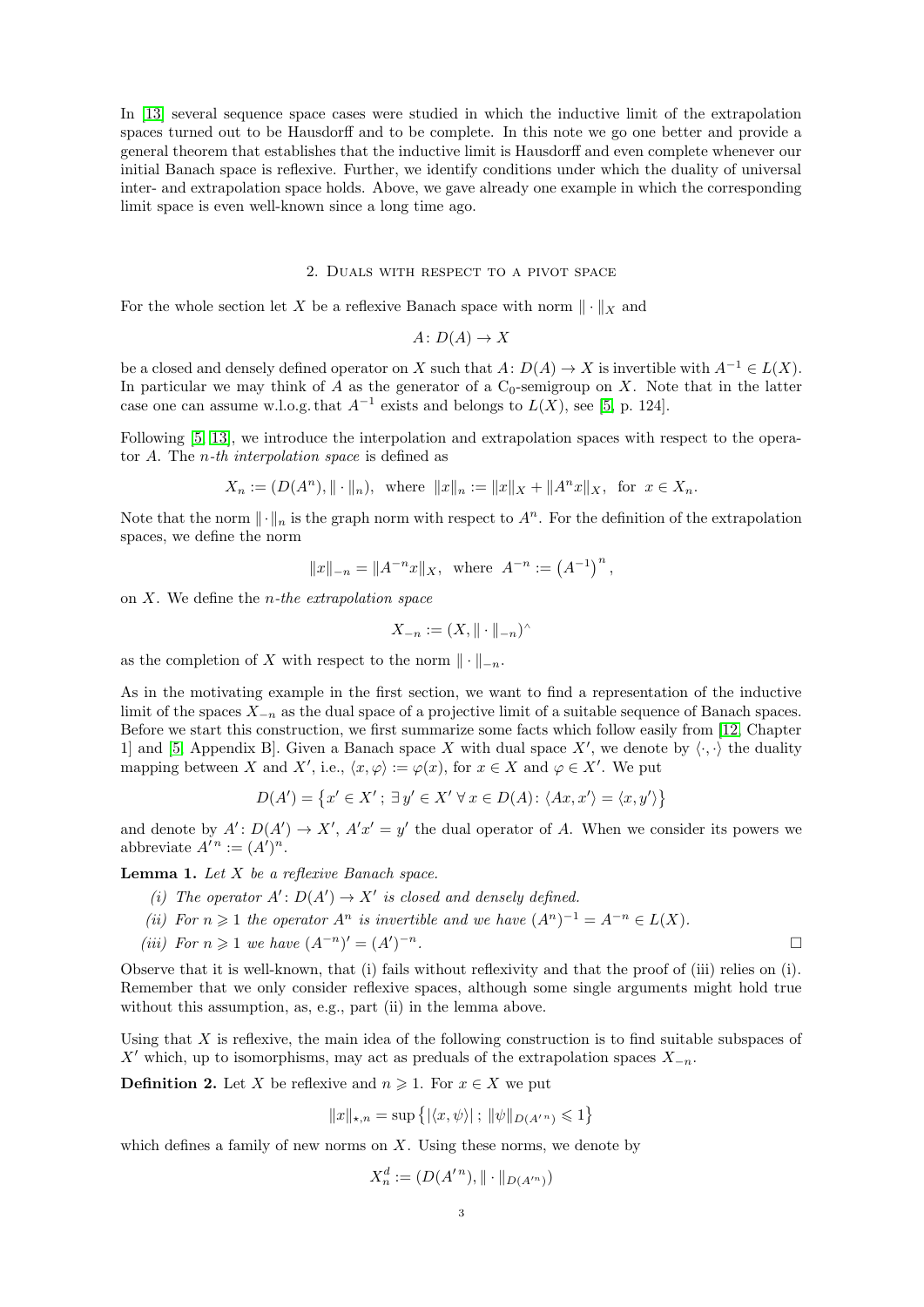the *n*-th interpolation space with respect to the dual operator  $A'$ . Generalizing the Hilbert space notation from [\[11,](#page-8-2) p. 60], we put

$$
(X_n^d)^{\star} := (X, \|\cdot\|_{\star,n})^{\wedge}
$$

and call this space the "dual of  $X_n^d$  with respect to the pivot space  $X$ ".

The spaces  $X_n^d$  defined above will, up to isomorphisms, act as the aforementioned preduals of the extrapolation spaces  $X_{-n}$ . In order to see this relation, we need the spaces  $(X_n^d)^*$ . The following lemma is used to establish isomorphisms between  $X_{-n}$  and  $(X_n^d)^*$ . In the case where X is Hilbert and  $n = 1$ , it is proved in [\[11,](#page-8-2) Proposition 2.10.2].

<span id="page-3-0"></span>**Lemma 3.** Let X be reflexive and  $n \geq 1$ . Then, the norms  $\|\cdot\|_{\star,n}$  and  $\|\cdot\|_{-n}$  are equivalent.

*Proof.* Let  $x \in X$  be given. From Lemma [1](#page-2-1) we get  $\langle A^{-n}x, \varphi \rangle = \langle x, (A^{-n})' \varphi \rangle = \langle x, (A')^{-n} \varphi \rangle$  and thus we obtain

$$
||x||_{-n} = ||A^{-n}x||_X = \sup\{|\langle A^{-n}x, \varphi \rangle| \, ; \, ||\varphi||_{X'} \leq 1\} = \sup\{|\langle x, (A')^{-n}\varphi \rangle| \, ; \, ||\varphi||_{X'} \leq 1\}.
$$

Since  $A'^n: D(A'^n) \to X'$  is bijective with inverse  $(A')^{-n}$  we can substitute  $\psi = (A')^{-n} \varphi$  and get from the above

$$
||x||_{-n} = \sup\{| \langle x, \psi \rangle | ; ||A'^n \psi ||_{X'} \leq 1 \}.
$$

If we endow  $D(A^n)$  with the homogeneous norm  $\|\cdot\|_{A',n}$ , i.e.,  $\|x\|_{A',n} = \|A'^n x\|_X$ , then the map  $A^{n}: D(A^{n}) \to X^{n}$  is an isometric isomorphism. It follows

$$
||x||_{-n} = \sup\{| \langle x, \psi \rangle | ; ||A'^n \psi||_{X'} \leq 1\} = \sup\{| \langle x, \psi \rangle | ; ||\psi||_{A',n} \leq 1\}
$$

which shows that  $\|\cdot\|_{-n}$  and  $\|\cdot\|_{\star,n}$  are equivalent, as the homogeneous norm is equivalent to the graph norm graph norm.

Since  $A'^n: X_n^d \to X'$  is an isomorphism and X is reflexive,  $X_n^d$  is again reflexive. By Lemma [3](#page-3-0) we can define

$$
\Phi_n \colon X_{-n} \to (X_n^d)^*
$$

to be the unique extension of  $\mathrm{id}_X$ . Moreover, we define

$$
\psi_n \colon (X_n^d)^* \to (X_n^d)'
$$

by

$$
[\Psi_n(z)](\varphi) = \lim_{k \to \infty} \langle z_k, \varphi \rangle_{X,X'} \quad \text{for } z \in (X_n^d)^{\star}, \varphi \in X_n^d
$$

where  $(z_k)_{k\in\mathbb{N}}\subseteq X$  with  $z_k\to z$  in  $(X_n^d)^*$ . Finally, we denote by  $i_n: X\to (X_n^d)^*$  the inclusion and by  $(j_n)' : X \to (X_n^d)'$  the dual of the inclusion  $j_n : X_n^d \to X'$ .

<span id="page-3-1"></span>**Lemma 4.** Let X be reflexive and  $n \ge 1$ . Then,  $\psi_n$  is an isomorphism and  $\psi_n \circ i_n = (j_n)'$  holds.

*Proof.* It is straightforward to see that  $(\psi_n(z))(\varphi)$  is well-defined, i.e., that the limit exists and is independent of the choice of the sequence. The linearity of  $\psi_n(z)$  and  $\psi_n$  follows from the definition of  $\psi_n$  and the continuity of the vector space operations. From  $||z||_{\star,n} = \sup\{|\langle z,\varphi\rangle|; ||\varphi||_{D(A'^n)} \leq 1\}$ we may deduce  $|\langle z, \varphi \rangle| \leq \|\varphi\|_{D(A'^n)} \|z\|_{\star,n}$  for  $z \in X$  and  $\varphi \in X_n^d$  and by density for  $z \in (X_n^d)^{\star}$ . Hence

$$
\Psi_n(z) \in (X_n^d)'
$$
 and  $|(\Psi_n(z))(\varphi)| \leq \|\varphi\|_{X_n^d} \|z\|_{\star,n}$ .

Therefore  $\|\psi_n(z)\|_{(X_n^d)'} \leqslant \|z\|_{\star,n}$  and  $\psi_n: (X_n^d)^* \to (X_n^d)'$  is continuous.

For  $z \in X$  we have  $(\psi_n(z))(\varphi) = \langle z, \varphi \rangle$  since the constant sequence  $(z)_{k \in \mathbb{N}}$  converges to z. Therefore we get for  $z \in X$ 

$$
\|\psi_n(z)\|_{(X_n^d)'} = \sup\{|\langle \psi_n(z), \varphi \rangle| \, ; \, \|\varphi\|_{X_n^d} \leq 1\} = \sup\{|\langle z, \varphi \rangle| \, ; \, \|\varphi\|_{X_n^d} \leq 1\} = \|z\|_{\star,n}.
$$

Since  $X \subseteq (X_n^d)^*$  is dense and  $\psi_n$  is continuous, we may conclude that  $\|\psi_n(z)\|_{(X_n^d)'} = \|z\|_{\star,n}$  holds for all  $z \in (X_n^d)^*$ . In other words  $\psi_n$  is an isometric embedding and hence has a closed range. In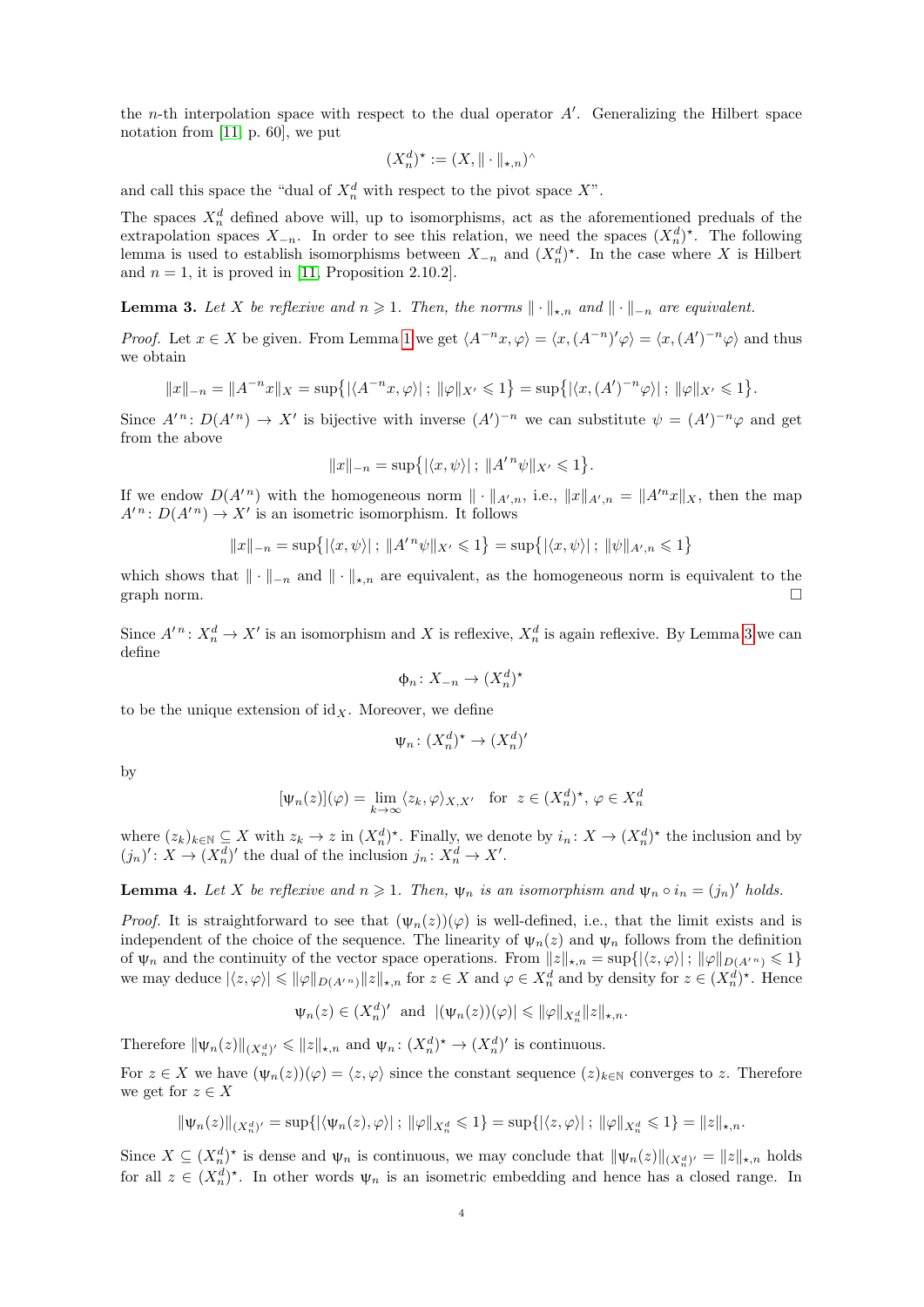order to finish the proof, we show that the range is also dense. Assume for a contradiction that  $\Psi_n((X_n^d)^*) \subseteq (X_n^d)'$  is not a dense subset. Then the Hahn-Banach Theorem implies the existence of a functional  $0 \neq \varphi \in (X_n^d)'' = X_n^d$  where  $\langle \psi_n(z), \varphi \rangle = 0$  for all  $z \in (X_n^d)^*$ . In particular, we get  $\langle z,\varphi\rangle = 0$  for all  $z \in X$  which is a contradiction since  $X_n^d \subseteq X'$  and therefore  $0 \neq \varphi \in X'$  with  $\langle z, \varphi \rangle = 0$  for all  $z \in X$ . Finally, the equality

$$
(\psi_n(i_n(z)))(\varphi) = \langle \psi_n(z), \varphi \rangle = \langle z, \varphi \rangle = ((j_n)'(z))(\varphi)
$$

shows  $\psi_n \circ i_n = (j_n)'$ . The contract of the contract of the contract of the contract of the contract of the contract of the contract<br>The contract of the contract of the contract of the contract of the contract of the contract of the contract o

We mention, that the above proof was inspired by [\[11,](#page-8-2) Proposition 2.9.2], where a similar statement is shown when X is a Hilbert space and  $n = 1$ .

### 3. Universal inter- and extrapolation spaces

In this section, we now form inductive and projective limits of the sequences considered before. The main result of this section is the following theorem which provides a representation of the inductive limit of the extrapolation spaces for a densely defined, closed operator having a bounded inverse. In the situation of [\[13\]](#page-8-3), where A is the generator of a  $C_0$ -semigroup, this inductive limit was called the universal extrapolation space. Note that in the latter case one can assume w.l.o.g. that  $A^{-1}$  exists and belongs to  $L(X)$ , see [\[5,](#page-7-0) p. 124].

<span id="page-4-0"></span>**Theorem 5.** Let X be a reflexive Banach space and  $A: D(A) \rightarrow X$  be a densely defined, closed operator such that  $A^{-1}$  exists and belongs to  $L(X)$ . Then we have

$$
(\operatorname{proj}_{n\in\mathbb{N}} X_n^d)'_b \cong \operatorname{ind}_{n\in\mathbb{N}} X_{-n}.\tag{3}
$$

In particular, the inductive limit  $\text{ind}_{n\in\mathbb{N}} X_{-n}$  is complete.

In order to prove this theorem, we first have to specify the linking maps between the spaces defined in Section [2](#page-2-2) in more detail. We start with the linking maps between the extrapolation spaces, i.e. the maps

$$
i_n^{n+1} \colon X_{-n} \to X_{-(n+1)}.
$$

In [\[5,](#page-7-0) Remark after II.5.6], where A is always assumed to be a generator of a  $C_0$ -semigroup, it is mentioned, that

$$
X_{-(n+m)} = (X_{-(n)})_{-m} \tag{4}
$$

holds for all n,  $m \geqslant 1$ , where  $X_{-n}$  for  $n \geqslant 1$  is the n-th extrapolation space as defined above. Indeed, the above equality holds in the sense of isometric isomorphisms that constitute an equivalence of inductive sequences. We first observe that, given a closed and densely defined operator A with  $0 \in \rho(A)$ , then  $A_{-n}$  has the same properties. Therefore we can define

$$
Y_{-n} := (\cdots (X)_{-1} \cdots )_{-1}
$$

by forming *n*-times the first extrapolation space. We denote by  $j_n^{n+1}: Y_{-n} \to Y_{-(n+1)}$  the inclusion maps. As  $X \subseteq Y_{-n}$  and  $X \subseteq X_{-n}$  are dense and  $||x||_{-n} = ||x||_{Y_{-n}}$  holds for  $x \in X$ , the identity id<sub>X</sub> extends to an isometric isomorphism  $\Theta_n: Y_{-n} \to X_{-n}$ . We define the maps  $i_n^{n+1}: X_{-n} \to X_{-(n+1)}$ via  $i_n^{n+1} := \Theta_{n+1} \circ j_n^{n+1} \circ \Theta_n^{-1}$ , i.e., the diagram

$$
X \longrightarrow \cdots \longrightarrow Y_{-n} \xrightarrow{j_n^{n+1}} Y_{-(n+1)} \longrightarrow \cdots
$$
  
\n
$$
\downarrow id_X \qquad \qquad \downarrow \Theta_n \qquad \qquad \downarrow \Theta_{n+1}
$$
  
\n
$$
X \longrightarrow \cdots \longrightarrow X_{-n} \xrightarrow[i_n^{n+1}]} X_{-(n+1)} \longrightarrow \cdots
$$

is commutative. Note that the mappings  $\Theta_n$  are only used to define the linking maps  $i_n^{n+1}$  and will not be used the the sequel.

Since the space  $(X_n^d)^*$  is defined as the completion of X with respect to the norm  $\|\cdot\|_{\star,n}$ , X is dense in  $(X_n^d)^*$  for all  $n \geq 1$ . We can therefore define the mapping

$$
(i_n^{n+1})^\star \colon (X_n^d)^\star \to (X_{n+1}^d)^\star
$$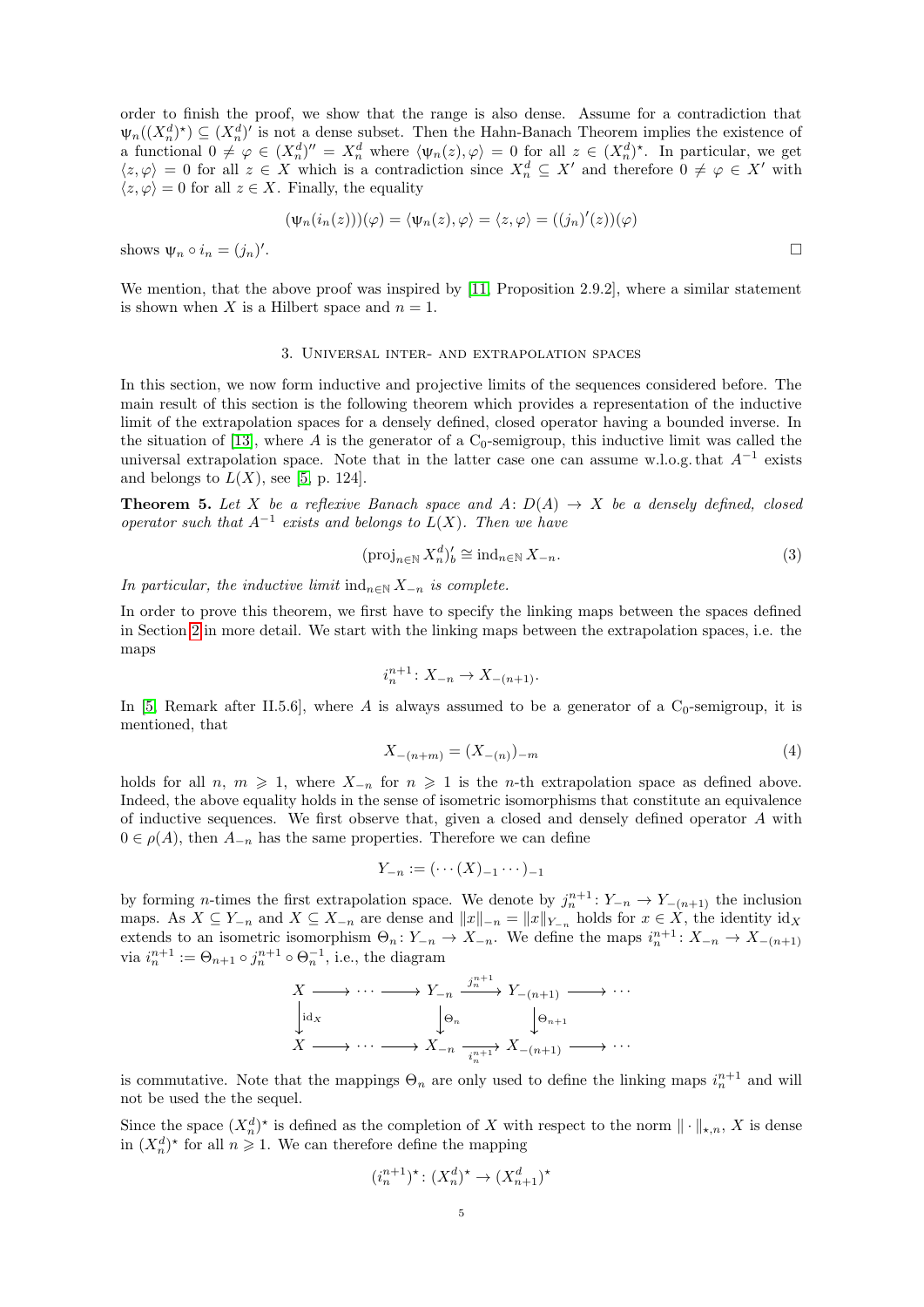as the extension of the identity on  $X$ . In addition, we define the mapping

$$
(i_n)^{\star} \colon X \to (X_n^d)^{\star}
$$

to be the canonical embedding of X into  $(X_n^d)^*$ . In other words, the above construction means that  $(i_n^{n+1})^*$  is the unique continuous linear mapping satisfying  $(i_{n+1})^* = (i_n^{n+1})^* \circ (i_n)^*$ . Since  $X_n^d$  is defined as  $D(A^{n})$  equipped with the graph norm, the mappings

$$
j_n := \text{id}_X|_{D(A'^n)} : X_n^d \to X', \text{ and } j_{n+1}^n := \text{id}_{X_n^d}|_{D(A'^{n+1})} : X_{n+1}^d \to X_n^d
$$

are continuous inclusions. By [\[2,](#page-7-3) Proposition 6.2] the operators also have dense images. Therefore, we obtain by duality the maps

$$
(j_n)': X \to (X_n^d)'
$$
 and  $(j_{n+1}^n)': (X_n^d)' \to (X_{n+1}^d)'$ 

which satisfy  $(j_{n+1})' = (j_{n+1}^n)' \circ (j_n)'$ .

Proof of Theorem [5.](#page-4-0) We divide the proof into three steps.

As a first step we show that the sequence  $(\phi_n)_{n\in\mathbb{N}}$  defined in Section [2](#page-2-2) is an equivalence between the inductive sequences  $(X_{-n}, i_n^{n+1})_{n \in \mathbb{N}}$  and  $((X_n^d)^*, (i_n^{n+1})^*)_{n \in \mathbb{N}}$ . We have to show that the diagram

<span id="page-5-0"></span>
$$
\begin{array}{ccc}\nX & \longrightarrow \cdots \longrightarrow X_{-n} \xrightarrow{i_{n+1}^{n+1}} X_{-(n+1)} \longrightarrow \cdots \\
\downarrow \mathrm{id}_X & \downarrow \phi_n & \downarrow \phi_{n+1} \\
X & \longrightarrow \cdots \longrightarrow (X_n^d)^* \xrightarrow{i_{n+1}^{n+1}} (X_{n+1}^d)^* \longrightarrow \cdots\n\end{array} \tag{5}
$$

is commutative. Note that by definition both  $\phi_n \circ (i_n^{n+1})^*$  and  $i_n^{n+1} \circ \phi_{n+1}$ , restricted to X, coincide with the identity on X, which implies the commutativity since X is dense both in  $X_{-n}$  and  $(X_{n+1}^d)^*$ .

As a second step, we show that the sequence of maps  $(\psi_n)_{n\in\mathbb{N}}$  is an equivalence between the inductive sequences  $((X_n^d)^*, (i_n^{n+1})^*)_{n\in\mathbb{N}}$  and  $((X_n^d)', (j_{n+1}^n)')_{n\in\mathbb{N}}$ . Here, we have a commutative diagram

$$
\begin{array}{ccc}\nX & \longrightarrow \cdots \longrightarrow (X_n^d)^* \xrightarrow{(i_n^{n+1})^*} (X_{n+1}^d)^* \longrightarrow \cdots \\
\downarrow \mathrm{id}_X & \downarrow \Psi_n & \downarrow \Psi_{n+1} \\
X & \longrightarrow \cdots \longrightarrow (X_n^d)' \xrightarrow{(j_{n+1}^n)^*} (X_{n+1}^d)' \longrightarrow \cdots\n\end{array}\n\tag{6}
$$

by Lemma [4.](#page-3-1) Indeed, for  $x \in X$  we have

$$
\Psi_{n+1}((i_n^{n+1})^*(i_n)^*(x))) = \Psi_{n+1}((i_{n+1})^*(x)) = (j_{n+1})'(x)
$$
  
=  $(j_{n+1}^n)'((j_n)'(x)) = (j_{n+1}^n)'(\Psi_n((i_n)^*(x)))$ 

because  $(i_{n+1})^* = (i_n^{n+1})^* \circ (i_n)^*$  and  $(j_{n+1})' = (j_{n+1}^n)' \circ (j_n)'$ . Since  $(i_n)^*(X)$  is a dense subspace of  $(X_n^d)^*$  the commutativity follows.

Using these facts, we are now able to to prove the claimed duality result. By [\[9,](#page-8-4) 25.12, 25.14 and 25.15],  $proj_{n\in\mathbb{N}} X_n^d$  is a reflexive space, being a projective limit of reflexive Banach spaces, and therefore it is distinguished; in particular its dual is isomorphic to  $\text{ind}_{n\in\mathbb{N}}(X_n^d)'$  by [\[4,](#page-7-4) Definition 9 and Proposition 10, pp. 84–85].

**Remark 6.** We mention that [\(5\)](#page-5-0) yields  $\text{ind}_{n\in\mathbb{N}} X_{-n} \cong \text{ind}_{n\in\mathbb{N}} (X_n^d)^*$ , even if the limit spaces are not Hausdorff. In particular the universal extrapolation space  $X_{-\infty} = (\text{ind}_{n\in\mathbb{N}} X_{-n})^{\wedge}$  in the sense of [\[13\]](#page-8-3) exists if the sequence of the pivot duals is known to have a Hausdorff inductive limit.

In the case where  $X$  is not only a Banach space but a Hilbert space and the operator  $A$  is in addition self-adjoint, we may get the following stronger result. For a Hilbert space  $X$ , in order to avoid confusion with the duality mapping, we use the notation  $(\cdot, \cdot)$  for the scalar product of X.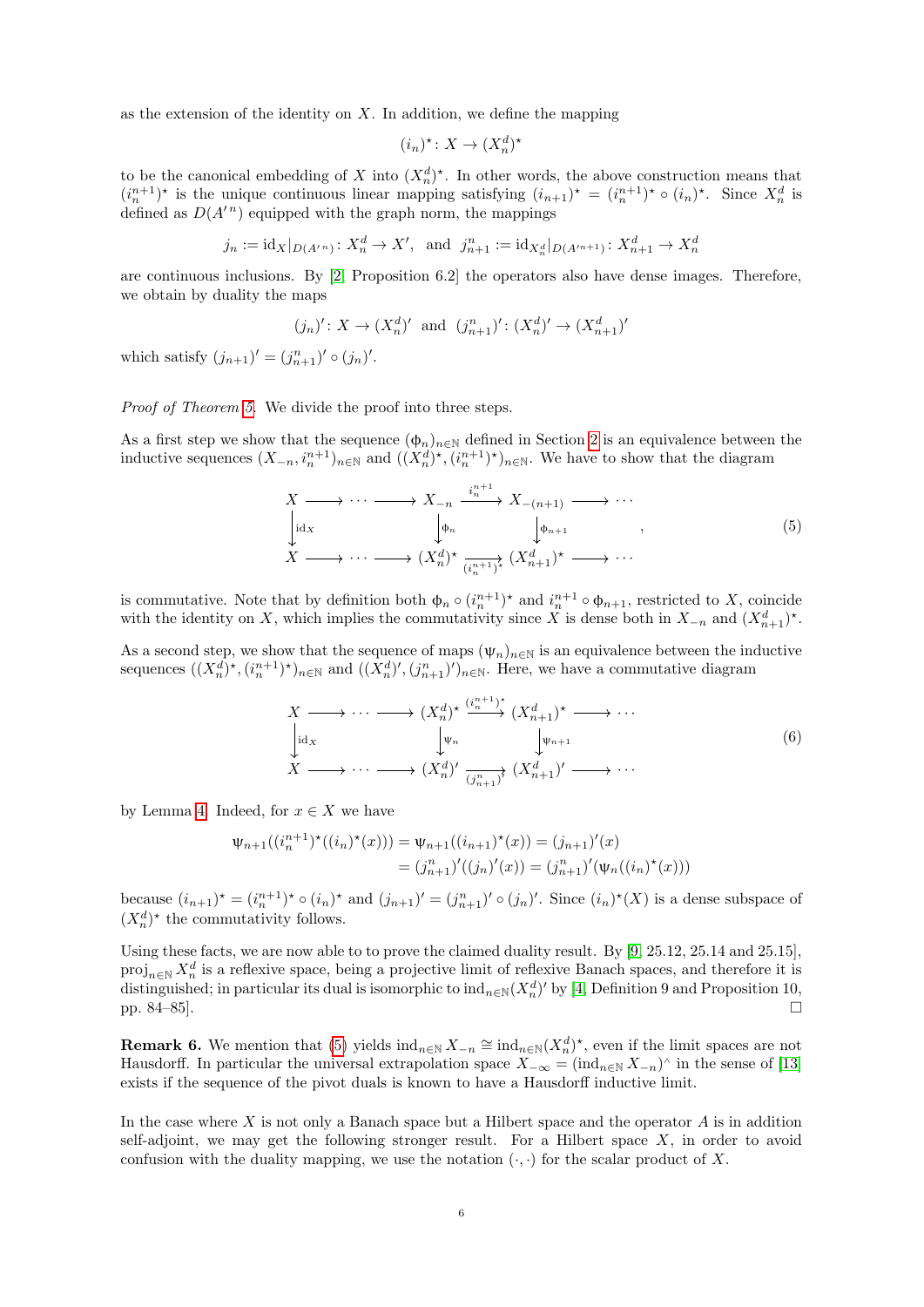<span id="page-6-2"></span>**Theorem 7.** Let X be a Hilbert space and  $A: D(A) \to X$  be a densely defined, self-adjoint operator such that  $A^{-1}$  exists and belongs to  $L(X)$ . Then we have

$$
(\operatorname{proj}_{n \in \mathbb{N}} X_n)'_b \cong \operatorname{ind}_{n \in \mathbb{N}} X_{-n}.\tag{7}
$$

In particular, the inductive limit  $\text{ind}_{n\in\mathbb{N}} X_{-n}$  is complete.

*Proof.* In order to prove this theorem, we want to show that for all  $n \in \mathbb{N}$  the spaces  $X_n$  and  $X_n^d$ are isomorphic in a way which is compatible with the construction in Section [2](#page-2-2) and the proof of Theorem [5.](#page-4-0) In other words, we have to find an isomorphism between  $X$  and  $X'$  which is "canonical enough for our purposes".

Since A is self-adjoint, by the spectral theorem (see eg. [\[6,](#page-7-2) Theorem D.5.1]) there is an measure space  $(\Omega, \mu)$ , a real valued continuous function f on  $\Omega$  and a unitary operator  $U: X \to L^2(\Omega, \mu)$  mapping  $D(A)$  onto  $D(M_f)$  and satisfying

<span id="page-6-0"></span>
$$
A = U^* \circ M_f \circ U,\tag{8}
$$

where  $M_f g := fg$  for  $g \in D(M_f)$ .

The conjugation mapping  $L^2(\Omega,\mu) \to L^2(\Omega,\mu)$ ,  $f \mapsto \bar{f}$ , where  $\bar{f}(t) := \bar{f}(t)$ , is an antilinear isometry and hence the mapping

<span id="page-6-1"></span>
$$
J: X \to X, \ x \mapsto U^*(\overline{U(x)}) \tag{9}
$$

is an antilinear isometry onto. As the domain  $D(M_f)$  is invariant under complex conjugation, i.e.,  $\overline{D(M_f)} = D(M_f)$ , and since  $U^*(D(M_f)) = D(A)$ , we may deduce  $J(D(A)) = D(A)$  and inductively  $J(X_n) = X_n$  for all  $n \in \mathbb{N}$ . The identities

$$
(J \circ A)(x) = U^*(\overline{UAx}) = U^*(\overline{(U \circ U^* \circ M_f \circ U)(x)}) = U^*(\overline{fU(x)}) = U^*(f\overline{U(x)})
$$
  
= 
$$
(U^* \circ M_f \circ U)(U^*(\overline{U(x)})) = (A \circ J)(x),
$$
 (10)

which follow from  $(8)$ ,  $(9)$ , and the fact that f is real valued, show that A and J commute.

We denote by  $J_X: X \to X', x \mapsto (\cdot, x)$  the canonical map, which, by the Fréchet-Riesz Theorem, is an antilinear, isometric map onto. Hence the composition

$$
J_X \circ J: X \to X', \quad x \mapsto (\cdot, J(x)) \tag{11}
$$

is a linear isometry onto.

Note that a direct computation shows that  $J_X$  maps  $D(A) = D(A^*)$  onto  $D(A')$  and hence inductively  $X_n$  onto  $X_n^d$ . In addition, it is easy to see that  $A = J_X^{-1} \circ A' \circ J_X$ . From this we may conclude that  $J_X \circ J$  maps  $X_n$  onto  $X_n^d$ . Moreover the computation

$$
\begin{split} \|(J \circ J_X^{-1})(\varphi)\|_n &= \|J(J_X^{-1})(\varphi)\|_X + \|A^n (J \circ J_X^{-1})(\varphi)\|_X = \|J_X^{-1}(\varphi)\|_X + \|A^n (J_X^{-1}(\varphi))\|_X \\ &= \|\varphi\|_{X'} + \|(J_X \circ A \circ J_X^{-1}) \circ \cdots \circ (J_X \circ A \circ J_X^{-1})\varphi\|_{X'} \\ &= \|\varphi\|_{X'} + \|(A')^n \varphi\|_{X'} = \|\varphi\|_{X_n^d} \end{split} \tag{12}
$$

for  $\varphi \in X_n^d$ , shows that  $J_X \circ J|_{X_n}$  is even an isometry onto. Since we are only using restrictions of the mapping  $J_X \circ J$ , the diagram

$$
\cdots \longrightarrow X_{n+1} \longrightarrow X_n \longrightarrow \cdots \longrightarrow X
$$
  
\n
$$
J_X \circ J|_{X_{n+1}} \downarrow \qquad J_X \circ J|_{X_n} \downarrow \qquad \qquad J_X \circ J \downarrow
$$
  
\n
$$
\cdots \longrightarrow X_{n+1}^d \longrightarrow X_n^d \longrightarrow \cdots \longrightarrow X',
$$
\n(13)

where the horizontal arrow are inclusions, is commutative. From this we may deduce that

$$
\operatorname{proj}_{n \in \mathbb{N}} X_n \cong \operatorname{proj}_{n \in \mathbb{N}} X_n^d,
$$

which in combination with Theorem [5](#page-4-0) finishes the proof.  $\Box$ 

We conclude this section with two corollaries. The first is the existence result for the universal extrapolation space, cf. the last paragraph of Section [1.](#page-0-1)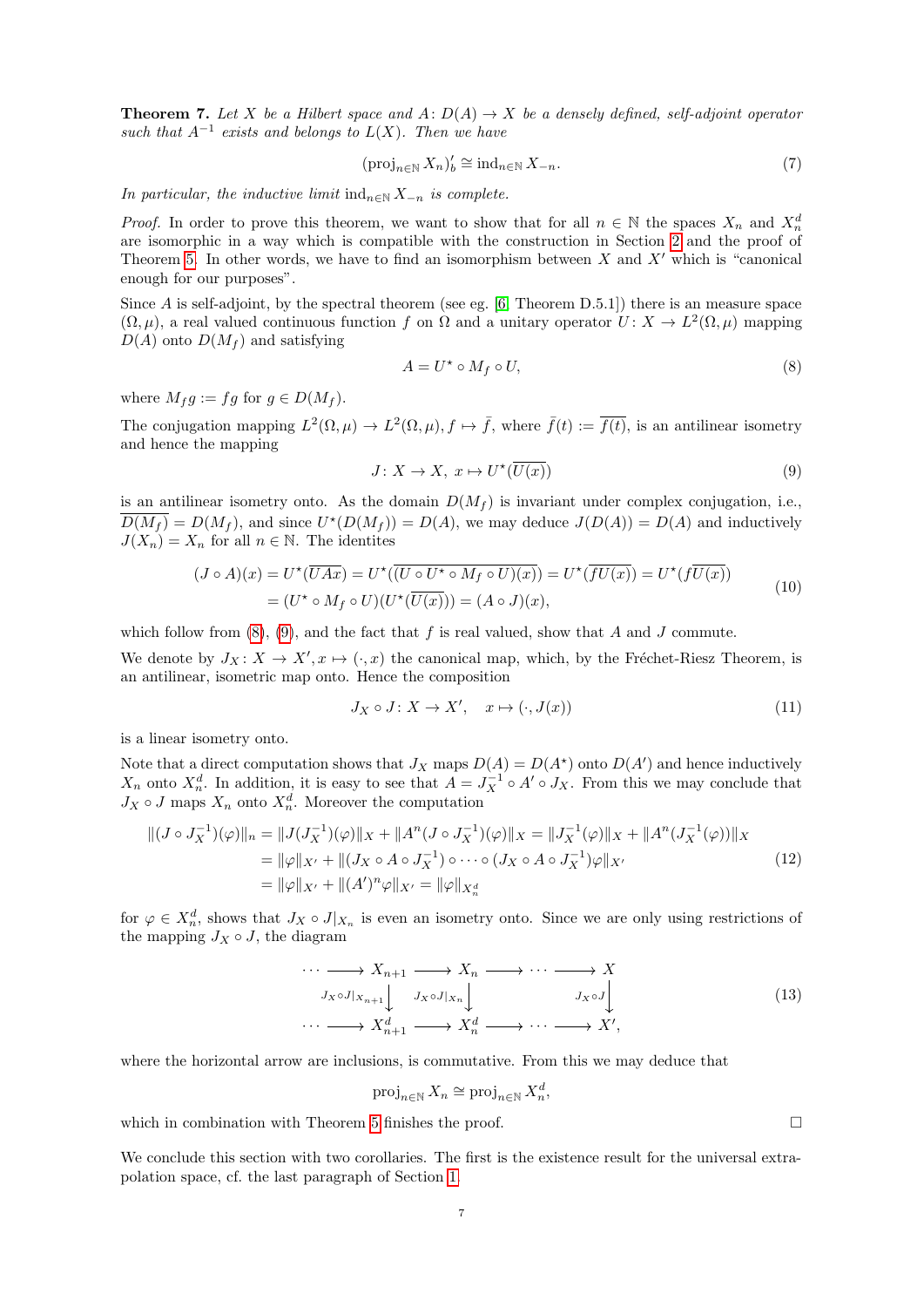**Corollary 8.** Let X be a reflexive Banach space and A:  $D(A) \rightarrow X$  be the generator of a  $C_0$ -semigroup such that  $A^{-1}$  exists and belongs to  $L(X)$ . Then the inductive limit  $\text{ind}_{n\in\mathbb{N}} X_{-n}$  is complete and  $X_{-\infty} = \text{ind}_{n \in \mathbb{N}} X_{-n}$  holds.

The second corollary fills the gap that we left in our initial example of the classical Sobolev scale considered in Section [1.](#page-0-1)

<span id="page-7-1"></span>**Corollary 9.** Let X be a Hilbert space and  $A: D(A) \rightarrow X$  be the generator of a  $C_0$ -semigroup such that  $A^{-1}$  exists and belongs to  $L(X)$ . If there is a  $k \in \mathbb{N}$  such that  $A^k \colon D(A^k) \to X$  is self-adjoint, then

$$
(\operatorname{proj}_{n\in\mathbb{N}} X_n)'_b \cong \operatorname{ind}_{n\in\mathbb{N}} X_{-n}
$$

holds.

*Proof.* Since  $A^k$  is self-adjoint, we can apply Theorem [7](#page-6-2) to  $A^k$  by Lemma [1\(](#page-2-1)ii). The Corollary follows since the inductive sequences  $(X_n, i_n^{n+1})$  and  $(X_{kn}, i_{kn+k-1}^{k(n+1)} \circ \cdots \circ i_{nk}^{nk+1})$  are equivalent and hence the projective limits  $\text{proj}_{n\in\mathbb{N}} X_n$  and  $\text{proj}_{n\in\mathbb{N}} X_{kn}$  coincide.

## 4. Examples and open problems

With the above theory we are able to extend our initial Hilbert space example form Section [1](#page-0-1) to arbitrary Lebesgue exponent  $p \in (1, \infty)$ .

We consider  $X = L^p(\mathbb{R})$  for  $1 < p < \infty$  and  $A = \frac{d}{dx}$  with  $D(A) = \{f \in L^p(\mathbb{R}) \,;\, \frac{d}{dx} f \in L^p(\mathbb{R})\}.$  We get  $X_n = W^{p,n}(\mathbb{R})$  and  $X_\infty = \mathcal{D}_{L^p}(\mathbb{R})$ . As duals with respect to the pivot space  $\overline{X} = L^p(\mathbb{R})$ , we get  $X_n^d = W^{q,n}(\mathbb{R})$ , where  $1/p + 1/q = 1$  and  $(X_n^d)^* = W^{p,-n}(\mathbb{R})$ . Indeed, the completion of  $L^p(\mathbb{R})$  with respect to the norm  $\|\cdot\|_{\star,n}$  is a classical characterisation of the space  $W^{p,-n}(\mathbb{R})$ , cf. Adams, Fournier [\[1,](#page-7-5) [3](#page-3-0).13 on p. 64]. From Lemma 3 we now get that  $X_{-n} = W^{p,-n}(\mathbb{R})$ . Finally, Theorem [5](#page-4-0) implies that

$$
X_{-\infty} = \text{ind}_{n \in \mathbb{N}} W^{p,-n}(\mathbb{R}) = \mathcal{D}'_{L^p}(\mathbb{R})
$$

since  $\text{proj}_{n\in\mathbb{N}}(X_n^d)' = \text{proj}_{n\in\mathbb{N}}W^{q,n}(\mathbb{R}) = \mathcal{D}_{L^q}(\mathbb{R})$  and  $\mathcal{D}'_{L^p}(\mathbb{R}) = (\mathcal{D}_{L^q}(\mathbb{R}))'$ . The case  $p = 2$  is the classical Sobolev scale considered in the introduction.

Unfortunately, the question of how to deal with the case of non-reflexive Banach spaces remains open and therefore other typical spaces on which for instance the shift semigroup can be studied cannot be treated yet. However, also here the universal interpolation space can appear to be a well-studied space. For example in the case  $X = \mathcal{C}_0(\mathbb{R})$  and  $A = \frac{d}{dx}$  with  $D(A) = \mathcal{C}_0^1(\mathbb{R})$ , we get  $X_n = \mathcal{C}_0^n(\mathbb{R})$ and  $X_{\infty} = \mathcal{C}_0^{\infty}(\mathbb{R})$  which was again studied by Schwartz [\[10\]](#page-8-0) under the name  $\mathcal{B}(\mathbb{R})$  as a predual of  $\mathcal{D}'_{L^{1}}(\mathbb{R})$ . The well known space of distributions vanishing at infinity is the space

$$
\dot{\mathcal{B}}'(\mathbb{R}) = \overline{\mathcal{E}'(\mathbb{R})}^{\mathcal{D}'_{L^{\infty}}},
$$

whose dual is  $\mathcal{D}_{L^1}(\mathbb{R})$ , see e.g. [\[3,](#page-7-6) Proposition 7]. Note that  $\dot{\mathcal{B}}'(\mathbb{R})$  is not the dual space of  $\dot{\mathcal{B}}(\mathbb{R})$ . It seems to be natural to conjecture that  $\dot{\mathcal{B}}'(\mathbb{R})$  coincides with the universal extrapolation space  $X_{-\infty}$ .

Acknowledgements. The authors wish to thank Markus Haase for constructive comments and discussions that improved some of the results and the readability of the whole paper. In addition, the authors would like to thank an anonymous referee for his/her valuable comments.

#### **REFERENCES**

- <span id="page-7-5"></span>1. R. A. Adams and J. J. F. Fournier, Sobolev spaces, second ed., Pure and Applied Mathematics (Amsterdam), vol. 140, Elsevier/Academic Press, Amsterdam, 2003.
- <span id="page-7-3"></span>2. W. Arendt, O. El-Mennaoui, and V. Kéyantuo, Local integrated semigroups: evolution with jumps of regularity, J. Math. Anal. Appl. 186 (1994), no. 2, 572–595.
- <span id="page-7-6"></span>3. C. Bargetz, Completing the Valdivia-Vogt tables of sequence-space representations of spaces of smooth functions and distributions, Monatsh. Math.  $177$  (2015), no. 1, 1-14.
- <span id="page-7-4"></span>4. Klaus D. Bierstedt, An introduction to locally convex inductive limits, Functional analysis and its applications (Nice, 1986), ICPAM Lecture Notes, World Sci. Publishing, Singapore, 1988, pp. 35–133. MR 979516
- <span id="page-7-0"></span>5. K.-J. Engel and R. Nagel, One-parameter semigroups for linear evolution equations, Springer-Verlag, New York, 2000.
- <span id="page-7-2"></span>6. M. Haase, The functional calculus for sectorial operators, Operator Theory: Advances and Applications, vol. 169, Birkhäuser Verlag, Basel, 2006.